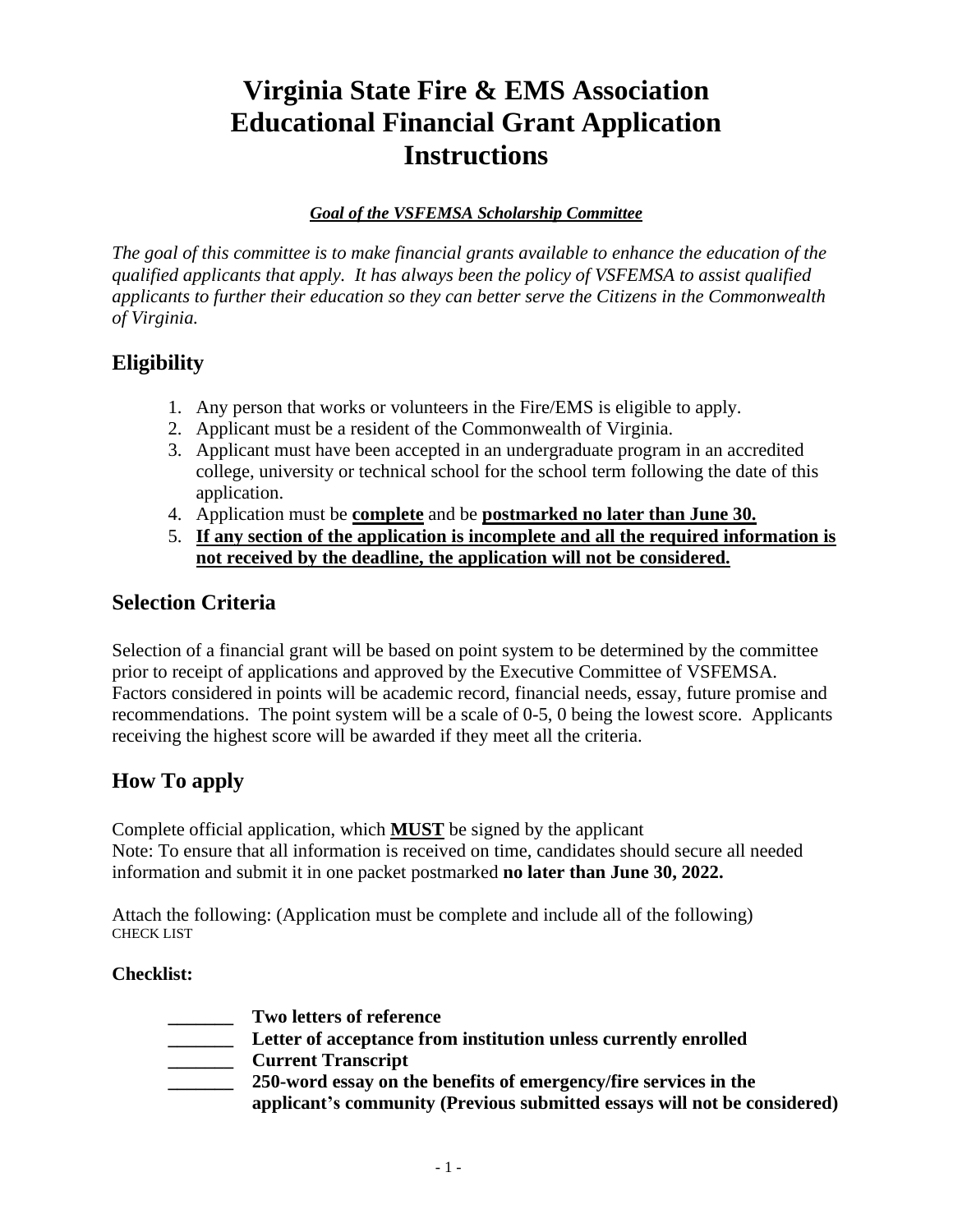Submit Completed Application:

VSFEMSA Scholarship Committee Attention: Joan Dempsey, Scholarship Chairman 606 Plum Street SW, Vienna, VA 22180

Please email any questions to Joanie@vvfd.org. (You may submit application by email on or before June 30, 2022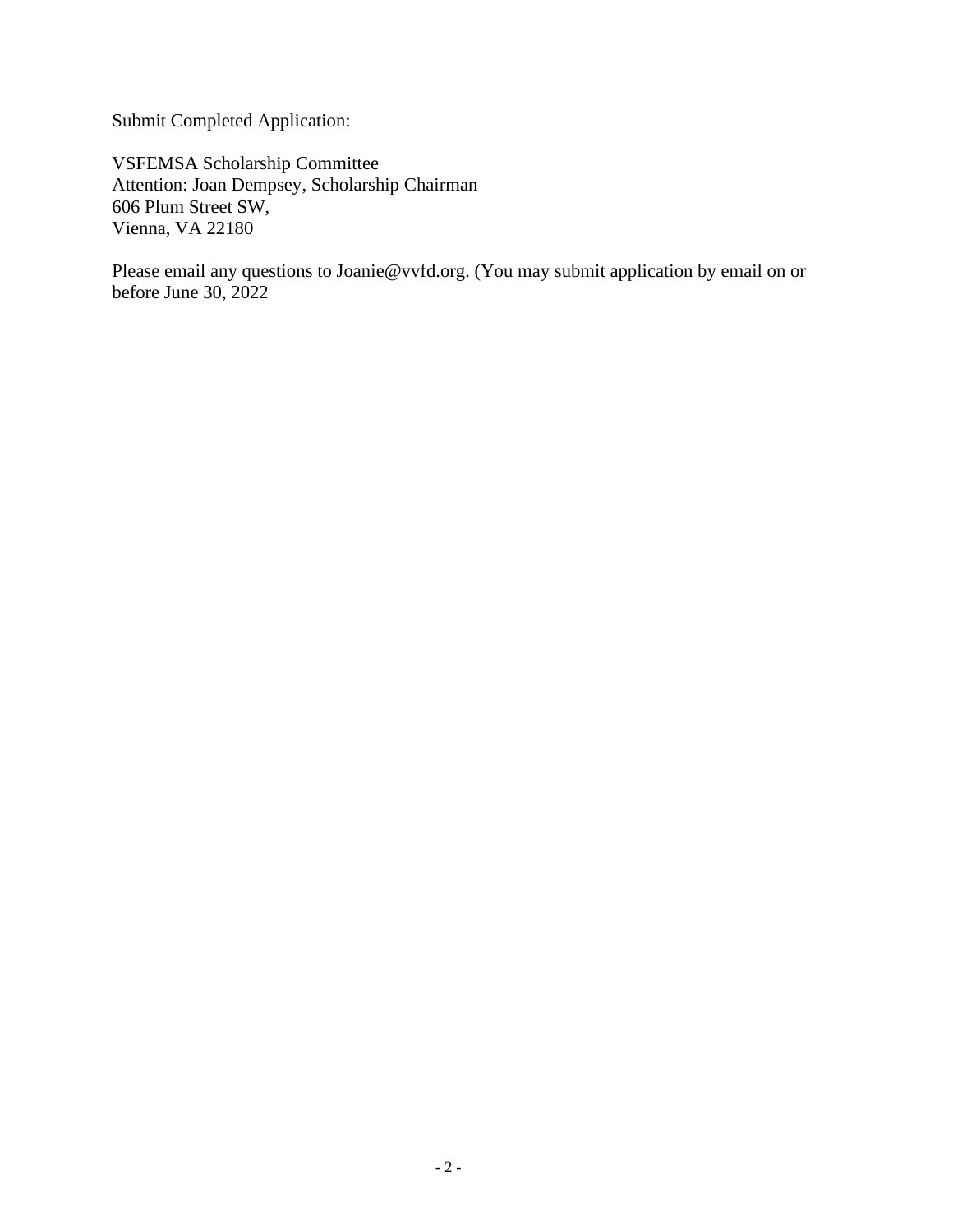

# *Virginia State Fire & EMS Association Educational Financial Grant Application*

\*\*Additional Information May Be Attached As Needed\*\*

| PERSONAL INFORMATION                                                                                                                                                               |                                                                                                      |                   |  |  |
|------------------------------------------------------------------------------------------------------------------------------------------------------------------------------------|------------------------------------------------------------------------------------------------------|-------------------|--|--|
|                                                                                                                                                                                    |                                                                                                      |                   |  |  |
|                                                                                                                                                                                    |                                                                                                      |                   |  |  |
|                                                                                                                                                                                    |                                                                                                      |                   |  |  |
|                                                                                                                                                                                    | Age: ______________ Date of Birth: ________________________Home Phone: _____________________________ |                   |  |  |
|                                                                                                                                                                                    |                                                                                                      |                   |  |  |
| <b>EDUCATIONAL INFORMATION</b>                                                                                                                                                     |                                                                                                      |                   |  |  |
| List of High School clubs, sports, etc. in which you participated and any offices held:<br><b>,这些人的人都不能</b> 是一个人的人,我们也不能是一个人的人,我们也不能是一个人的人,我们也不能是一个人的人,我们也不能是一个人的人,我们也不能是一个人的人,我们也 |                                                                                                      |                   |  |  |
| <b>SAT Scores:</b>                                                                                                                                                                 | <b>Or</b>                                                                                            | <b>ACT Score:</b> |  |  |
| Verbal Math Total Score                                                                                                                                                            |                                                                                                      | Composite         |  |  |
|                                                                                                                                                                                    |                                                                                                      |                   |  |  |
|                                                                                                                                                                                    |                                                                                                      |                   |  |  |
| Name of College you currently attend (or plan to attend): _______________________                                                                                                  |                                                                                                      |                   |  |  |
| If currently enrolled in college: GPA is ______ for ______Semesters (Quarters)                                                                                                     |                                                                                                      |                   |  |  |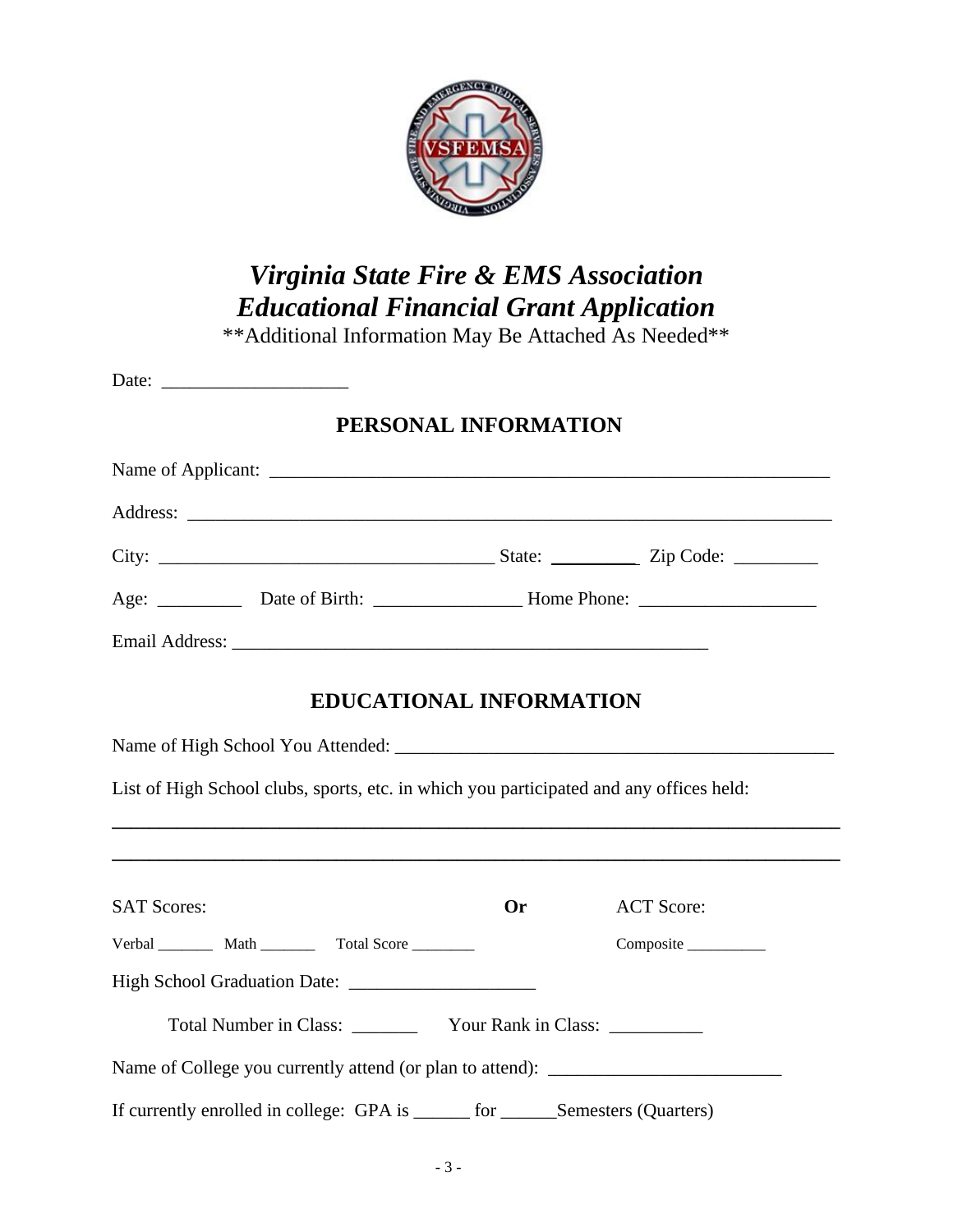You must submit transcripts.

Current Status this fall: (Check one) Freshman \_\_\_\_ Sophomore \_\_\_\_ Junior \_\_\_\_ Senior \_\_\_\_

\_\_\_\_\_\_\_\_\_\_\_\_\_\_\_\_\_\_\_\_\_\_\_\_\_\_\_\_\_\_\_\_\_\_\_\_\_\_\_\_\_\_\_\_\_\_\_\_\_\_\_\_\_\_\_\_\_\_\_\_\_\_\_\_\_\_\_\_\_\_\_\_\_\_\_\_\_\_

\_\_\_\_\_\_\_\_\_\_\_\_\_\_\_\_\_\_\_\_\_\_\_\_\_\_\_\_\_\_\_\_\_\_\_\_\_\_\_\_\_\_\_\_\_\_\_\_\_\_\_\_\_\_\_\_\_\_\_\_\_\_\_\_\_\_\_\_\_\_\_\_\_\_\_\_\_\_

\_\_\_\_\_\_\_\_\_\_\_\_\_\_\_\_\_\_\_\_\_\_\_\_\_\_**\_\_\_\_\_\_\_\_\_\_\_\_\_\_\_\_\_\_\_\_\_\_\_\_\_\_\_\_\_\_\_\_\_\_\_\_\_\_\_\_\_\_\_\_\_\_\_\_\_\_\_\_**

\_\_\_\_\_\_\_\_\_\_\_\_\_\_\_\_\_\_\_\_\_\_\_\_\_\_\_\_\_\_\_\_\_\_\_\_\_\_\_\_\_\_\_\_\_\_\_\_\_\_\_\_\_\_\_\_\_\_\_\_\_\_\_\_\_\_\_\_\_\_\_\_\_\_\_\_\_\_

\_\_\_\_\_\_\_\_\_\_\_\_\_\_\_\_\_\_\_\_\_\_\_\_\_\_\_\_\_\_\_\_\_\_\_\_\_\_\_\_\_\_\_\_\_\_\_\_\_\_\_\_\_\_\_\_\_\_\_\_\_\_\_\_\_\_\_\_\_\_\_\_\_\_\_\_\_\_

\_\_\_\_\_\_\_\_\_\_\_\_\_\_\_\_\_\_\_\_\_\_\_\_\_\_\_\_\_\_\_\_\_\_\_\_\_\_\_\_\_\_\_\_\_\_\_\_\_\_\_\_\_\_\_\_\_\_\_\_\_\_\_\_\_\_\_\_\_\_\_\_\_\_\_\_\_\_

Intended College Major and/or Goals after Graduation from College:

If currently enrolled in College, list clubs, sports, etc., in which you participate:

## **FINANCIAL INFORMATION**

Estimate of educational expenses for current school year: \_\_\_\_\_\_\_\_\_\_\_\_\_\_\_\_\_\_\_\_\_\_

Financial Aid/Other Scholarships already awarded or expected, including any financial support

the Commonwealth of Virginia: (Please give source(s) and estimated dollar amounts):

## **ESSAY**

\_\_\_\_\_\_\_\_\_\_\_\_\_\_\_\_\_\_\_\_\_\_\_\_\_\_\_\_\_\_\_\_\_\_\_\_\_\_\_\_\_\_\_\_\_\_\_\_\_\_\_\_\_\_\_\_\_\_\_\_\_\_\_\_\_\_\_\_\_\_\_\_\_\_\_\_\_\_

\_\_\_\_\_\_\_\_\_\_\_\_\_\_\_\_\_\_\_\_\_\_\_\_\_\_\_\_\_\_\_\_\_\_\_\_\_\_\_\_\_\_\_\_\_\_\_\_\_\_\_\_\_\_\_\_\_\_\_\_\_\_\_\_\_\_\_\_\_\_\_\_\_\_\_\_\_\_

- 1. Submit a 50 word or less essay describing your financial need and how you will finance the remainder of the balance.
- **2.** You must submit a 250-word essay on the benefits of emergency/fire services in your community. **(Previous submitted essays will not be considered)**

## **OTHER ACTIVITIES**

\_\_\_\_\_\_\_\_\_\_\_\_\_\_\_\_\_\_\_\_\_\_\_\_\_\_\_\_\_\_\_\_\_\_\_\_\_\_\_\_\_\_\_\_\_\_\_\_\_\_\_\_\_\_\_\_\_\_\_\_\_\_\_\_\_\_\_\_\_\_\_\_\_\_\_\_\_\_

\_\_\_\_\_\_\_\_\_\_\_\_\_\_\_\_\_\_\_\_\_\_\_\_\_\_\_\_\_\_\_\_\_\_\_\_\_\_\_\_\_\_\_\_\_\_\_\_\_\_\_\_\_\_\_\_\_\_\_\_\_\_\_\_\_\_\_\_\_\_\_\_\_\_\_\_\_\_

What are your Hobbies: \_\_\_\_\_\_\_\_\_\_\_\_\_\_\_\_\_\_\_\_\_\_\_\_\_\_\_\_\_\_\_\_\_\_\_\_\_\_\_\_\_\_\_\_\_\_\_\_\_\_\_\_\_\_\_\_\_\_